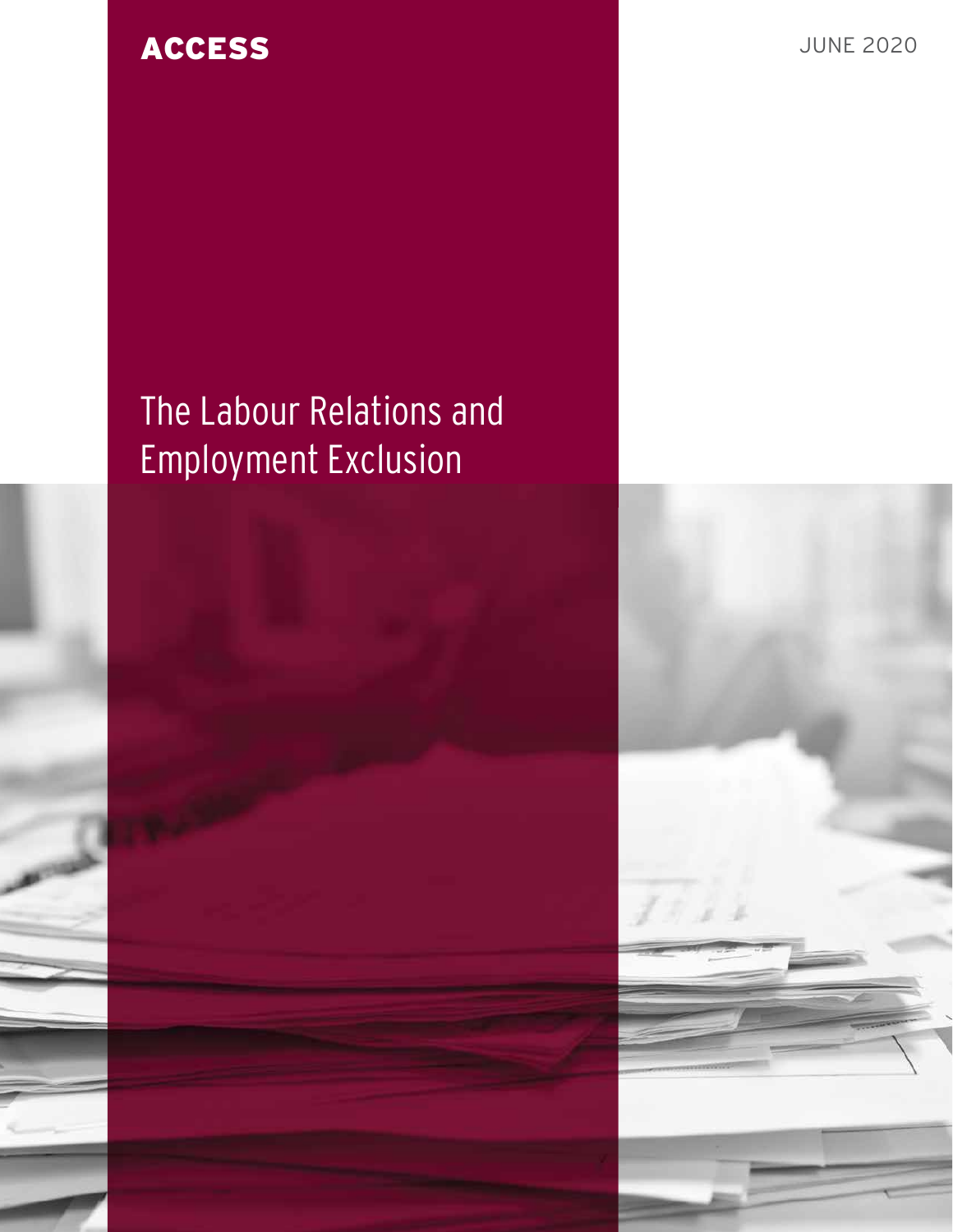# CONTENTS

| <b>PART 1 - THE EXCLUSION1</b>                                                                                                                     |
|----------------------------------------------------------------------------------------------------------------------------------------------------|
| <b>PART 2 - EXCEPTIONS TO THE</b>                                                                                                                  |
| <b>PART 3 - DEFINITIONS OF TERMS</b>                                                                                                               |
| <b>PART 4 - WHAT CAN A REQUESTER</b><br><b>DO IF THEY BELIEVE RECORDS</b><br><b>ARE NOT EXCLUDED? WHAT</b><br><b>HAPPENS WHEN THE IPC RECEIVES</b> |
|                                                                                                                                                    |
| <b>PART 5 - BEST PRACTICES FOR</b><br>PUBLIC SECTOR ORGANIZATIONS 11                                                                               |
|                                                                                                                                                    |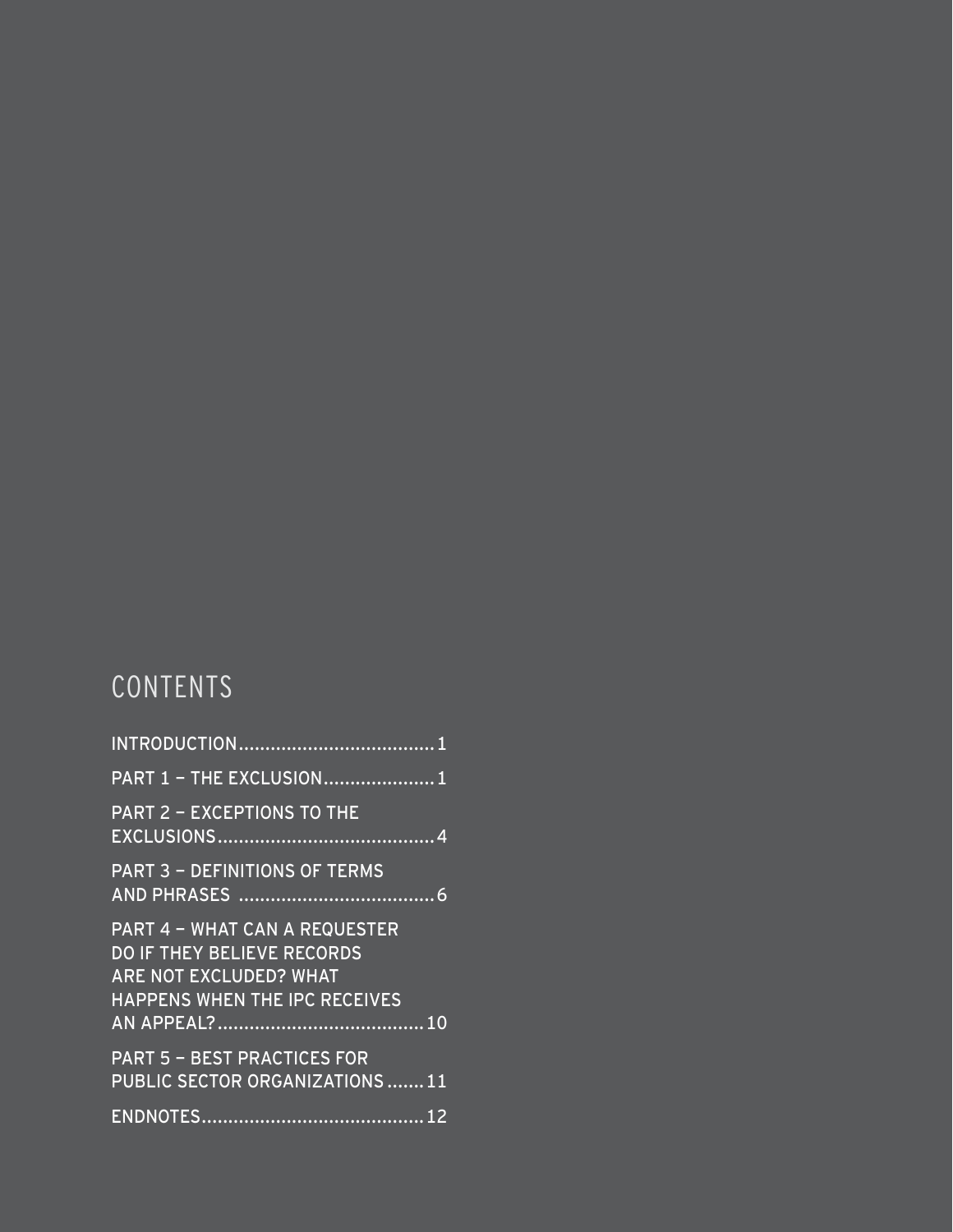### <span id="page-2-1"></span><span id="page-2-0"></span>INTRODUCTION

Ontario's access and privacy laws give individuals the right to access records held by public sector organizations unless:

- the records are exempt from the right of access
- the request is frivolous or vexatious
- the records are excluded from the laws
- another law contains an overriding confidentiality provision

Some records are excluded from the *[Freedom of Information and Protection of Privacy Act](https://www.ontario.ca/laws/statute/90f31)* and the *[Municipal Freedom of Information and Protection of Privacy Act](https://www.ontario.ca/laws/statute/90m56)*, because they relate to labour relations or employment matters.

This guide helps institutions and the public understand the labour relations and employment exclusion**[1](#page-13-1)**. Note that definitions for some of the terms and phrases used in Parts 1 and 2 of this guide appear in Part 3.

### PART 1 - THE EXCLUSION

#### WHAT IS AN EXCLUSION, AND WHAT HAPPENS IF AN EXCLUSION APPLIES TO A RECORD?

When a record is excluded, many of the rights and obligations set out in Ontario's access and privacy laws do not apply to that record**[2](#page-13-2)** . The result is that individuals do not have the right to access the record and the privacy protections in the law do not apply, even where the records contain the requester's personal information.

In most cases, organizations will have the discretion to release records to a requester, even if the records are excluded (Order **[PO-2639](https://decisions.ipc.on.ca/ipc-cipvp/orders/en/item/132862/index.do?q=ORDER+PO-2639)**). However, it is important to consider if there are limitations set out in other laws or agreements.

In deciding whether to disclose excluded records, an organization should consider the public interest, the need for government transparency, and the organization's open government policies.

Once a record is subject to the labour relations and employment exclusion, it remains excluded indefinitely. If the requirements of the exclusion were met at the time the record was collected or created, it does not matter how much time has passed or whether circumstances have changed (Order **[MO-1560-R](https://decisions.ipc.on.ca/ipc-cipvp/orders/en/item/131513/index.do)**).**[3](#page-13-3)**

**Example:** In Order **[PO-2038](https://decisions.ipc.on.ca/ipc-cipvp/orders/en/item/131658/index.do)**, an individual asked for information about a former police officer's disciplinary proceeding. The police denied access to the record on the basis that it related to labour relations and employment matters. The IPC agreed with the police, stating that although the proceedings had ended and the officer was no longer employed with the police, the records were still excluded.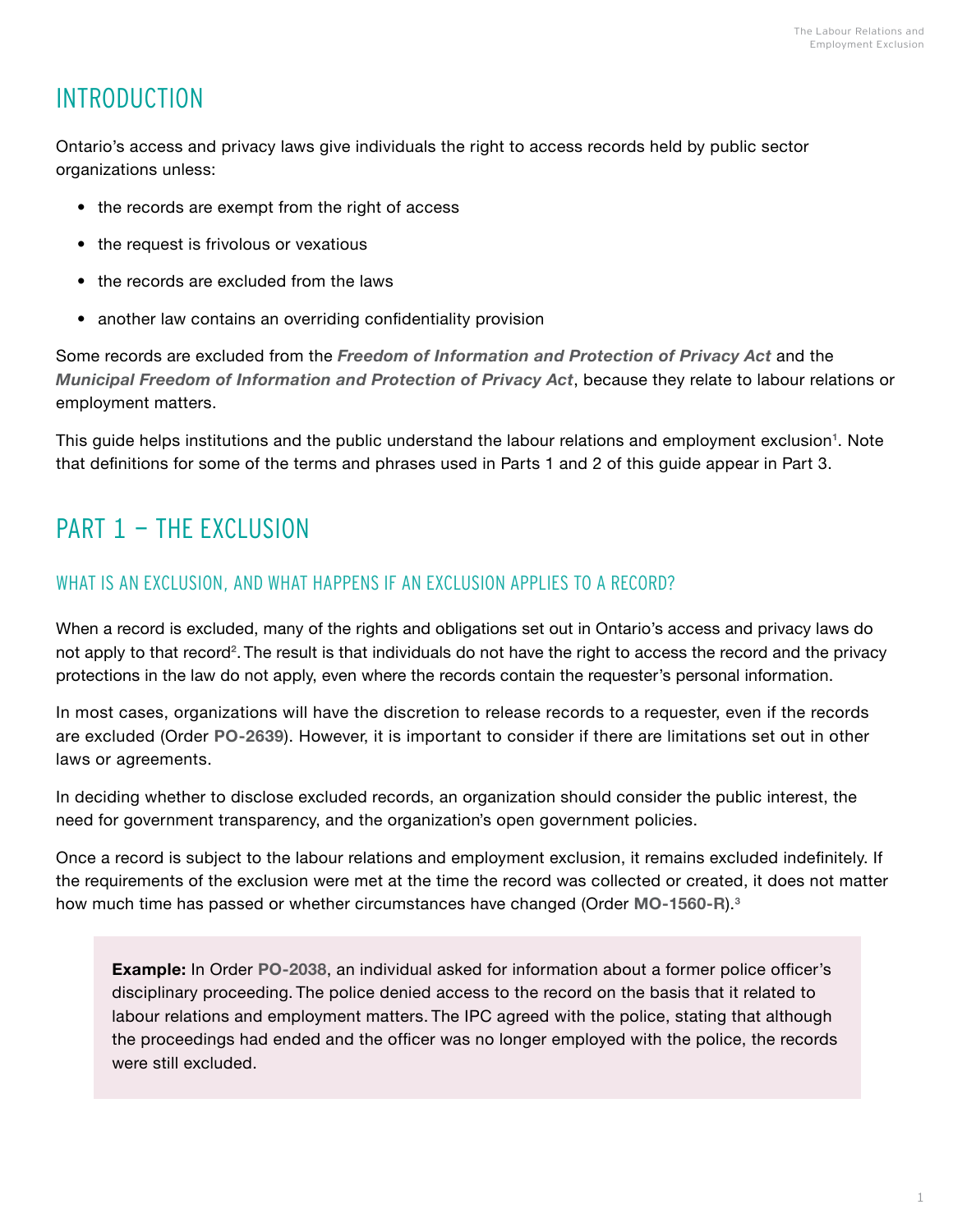#### WHEN DOES THE EXCLUSION APPLY TO A RECORD?

The exclusion applies to records collected, prepared, maintained or used by or on behalf of an institution **in relation to** any of the following:**[4](#page-13-4)**

- 1. Proceedings or anticipated proceedings before a court, tribunal or other entity relating to labour relations or the employment of a person by the institution [s. 65(6)1/52(3)1]
- 2. Negotiations or anticipated negotiations relating to labour relations or the employment of a person by the institution between the institution and a person, bargaining agent or party to a proceeding or an anticipated proceeding [s. 65(6)2/52(3)2]
- 3. Meetings, consultations, discussions or communications about labour relations or employment-related matters in which the institution has an interest [s. 65(6)3/52(3)3]

#### HOW DOES AN INSTITUTION DETERMINE WHETHER THE EXCLUSION APPLIES?

The institution should determine whether the labour relations or employment exclusion applies by reviewing the responsive records. It will likely be insufficient to base this determination solely on, for example, the record's title or the description in the request.

Before claiming the exclusion, the institution must be satisfied that at least one of the following three-part tests applies.

#### PROCEEDINGS OR ANTICIPATED PROCEEDINGS

- 1. The record was collected, prepared, maintained or used by an institution or on its behalf
- 2. This collection, preparation, maintenance or usage was in relation to proceedings or anticipated proceedings before a court, tribunal or other entity
- 3. These proceedings or anticipated proceedings relate to labour relations or the employment of a person by the institution

**Example:** In Order **[MO-2428](https://decisions.ipc.on.ca/ipc-cipvp/orders/en/item/133303/index.do?q=MO-2428)**, a requester sought copies of 911 calls made by a police officer, that led to charges of discreditable conduct against the officer. The IPC found that s. 52(3)1 of *MFIPPA* applied to the record because each part of the three-part test was satisfied. **First**, the record of the call was collected, prepared, maintained and used by the police, since it was seized for the purpose of an internal investigation into the conduct of the officer. **Second**, the record was used in the subsequent disciplinary proceedings against the officer under the *Police Services Act*. **Third**, the proceedings related to the employment of the officer who made the 911 calls.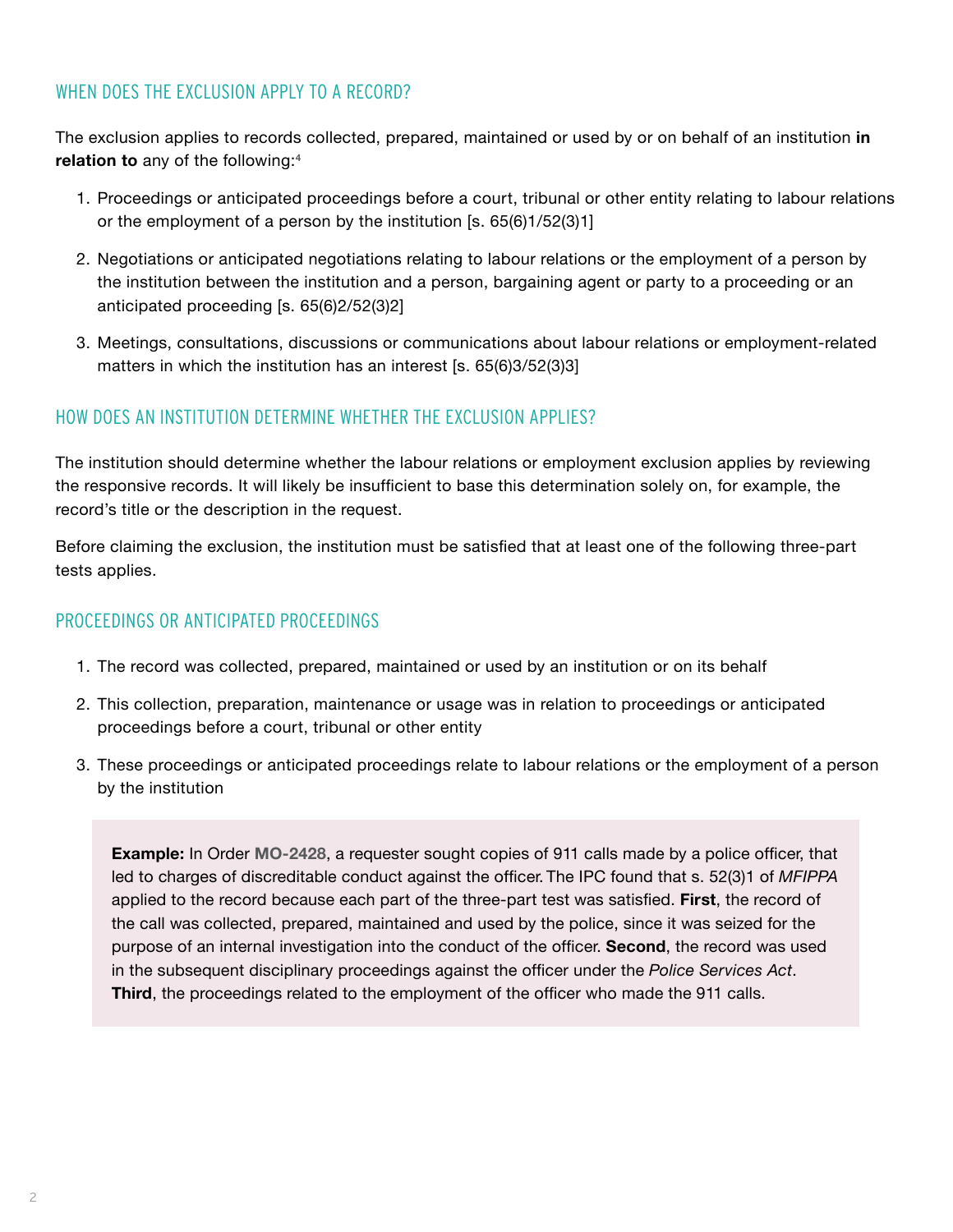#### NEGOTIATIONS OR ANTICIPATED NEGOTIATIONS

- 1. The records were collected, prepared, maintained or used by an institution or on its behalf
- 2. This collection, preparation, maintenance or usage was in relation to negotiations or anticipated negotiations relating to labour relations or to the employment of a person by the institution
- 3. These negotiations or anticipated negotiations took place or were to take place between the institution and a person, bargaining agent or party to a proceeding or anticipated proceeding

**Example:** The record at issue in Order **[PO-2520](https://decisions.ipc.on.ca/ipc-cipvp/orders/en/item/132772/index.do?q=PO-2520)** was a contract entered into by a college of applied arts and technology and a numbered company, which was described in the agreement as an "external supplier." The IPC found that s. 65(6)2 of *FIPPA* applied to the record because each part of the three-part test was satisfied. **First**, the record was collected, prepared, maintained or used by the college or on its behalf, since the record was in the custody of the college and shown to a union representative during a successful attempt to settle a grievance. **Second**, the record was used in relation to labour relations negotiations, was provided to the union during settlement negotiations, and was relevant to the subject matter of the grievance. **Third**, the negotiations were between the college and a bargaining agent, namely the union.

#### MEETINGS, CONSULTATIONS, DISCUSSIONS OR COMMUNICATIONS

- 1. The records were collected, prepared, maintained or used by or on behalf of an institution
- 2. This collection, preparation, maintenance or usage was in relation to meetings, consultations, discussions or communications
- 3. These meetings, consultations, discussions or communications are about labour relations or employment-related matters in which the institution has an interest

**Example:** The records sought by the requester in Order **[PO-2614](https://decisions.ipc.on.ca/ipc-cipvp/orders/en/item/133010/index.do)** included those related to the resolution of sexual harassment complaints filed with the university. The records consisted of several one-page records, each reflecting the mediated resolution of the sexual harassment issue concerning the university employee and another person. The IPC found that s. 65(6)3 of *FIPPA* applied to the records because the three-part test was satisfied. **First**, the university's sexual harassment office collected and maintained the records, which reflected the mediated resolutions of sexual harassment complaints. **Second**, the university's sexual harassment office prepared, collected, and maintained the records following mediation meetings or discussions. **Third**, the records reflected the outcome of meetings or discussions about employment-related matters concerning the university's employees in which the university had an interest.

When determining whether a record is excluded from Ontario's access and privacy laws under the labour relations and employment exclusion, the institution must look at the record as a whole rather than its individual paragraphs, sentences or words (Order **[PO-3572](https://decisions.ipc.on.ca/ipc-cipvp/orders/en/item/144759/index.do)**).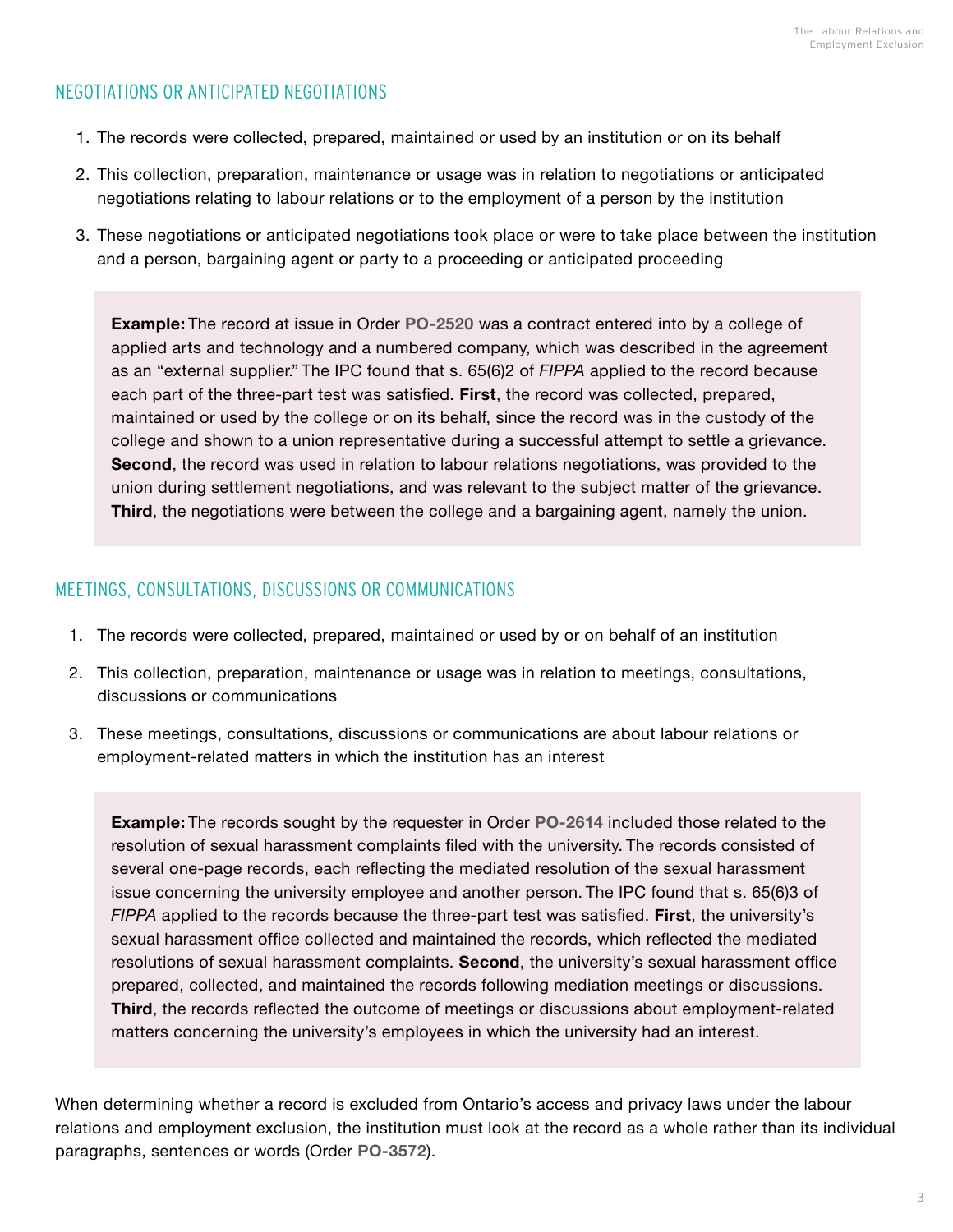<span id="page-5-0"></span>**Example:** In Order **[PO-3642](https://decisions.ipc.on.ca/ipc-cipvp/orders/en/item/180285/index.do)**, the institution withheld part of a record (specifically meeting minutes) relating to the progress in the development of a new government facility. The meeting minutes included a discussion on the facility's location and construction, which was disclosed to the requester. However, the institution severed some of the information because it concerned workforce labour relations at the facility. The IPC explained that an exclusion cannot apply to part of a record and, when examined as a whole, the record was found not to be about labour relations.

### PART 2 - EXCEPTIONS TO THE EXCLUSIONS

In some situations, access and privacy laws may still apply to a record even though it may meet the requirements for the exclusion. The labour relations and employment exclusion does not apply to:

- 1. An *agreement* between an institution and a trade union [s. 65(7)1/52(4)1]
- 2. An *agreement* between an institution and one or more employees which ends a proceeding before a court, tribunal or other entity relating to labour relations or employment matters [s. 65(7)2/52(4)2]
- 3. An *agreement* between an institution and one or more employees resulting from negotiations about employment matters between the institution and the employee or employees [s. 65(7)3/52(4)3]
- 4. An *expense account* submitted by an employee of an institution to seek reimbursement for expenses incurred by the employee [s. 65(7)4/52(4)4]

The exceptions to the exclusion apply only to the actual agreements themselves. They do not apply to records created as a result of the agreements (**Order [MO-1470](https://decisions.ipc.on.ca/ipc-cipvp/orders/en/item/131402/index.do)**).

#### AGREEMENT BETWEEN AN INSTITUTION AND A TRADE UNION

This refers to a collective agreement negotiated between an employer and a trade union. The term "trade union" has been interpreted broadly to include organizations such as those that represent professionals.

**Example:** The Court of Appeal decided that the term "labour relations" applied to negotiations between an organization representing doctors (the Ontario Medical Association) and the provincial government.**[5](#page-2-1)** Following this approach, in Order **[PO-2497](https://decisions.ipc.on.ca/ipc-cipvp/orders/en/item/132701/index.do)**, the IPC took a broad interpretation of the term "trade union" and found that, in the context of collective bargaining with the Ministry of Health and Long-Term Care, the OMA was a trade union.

#### AGREEMENT THAT ENDS A PROCEEDING BEFORE A COURT, TRIBUNAL, OR OTHER ENTITY

This refers to an agreement that concludes a proceeding, like a civil lawsuit.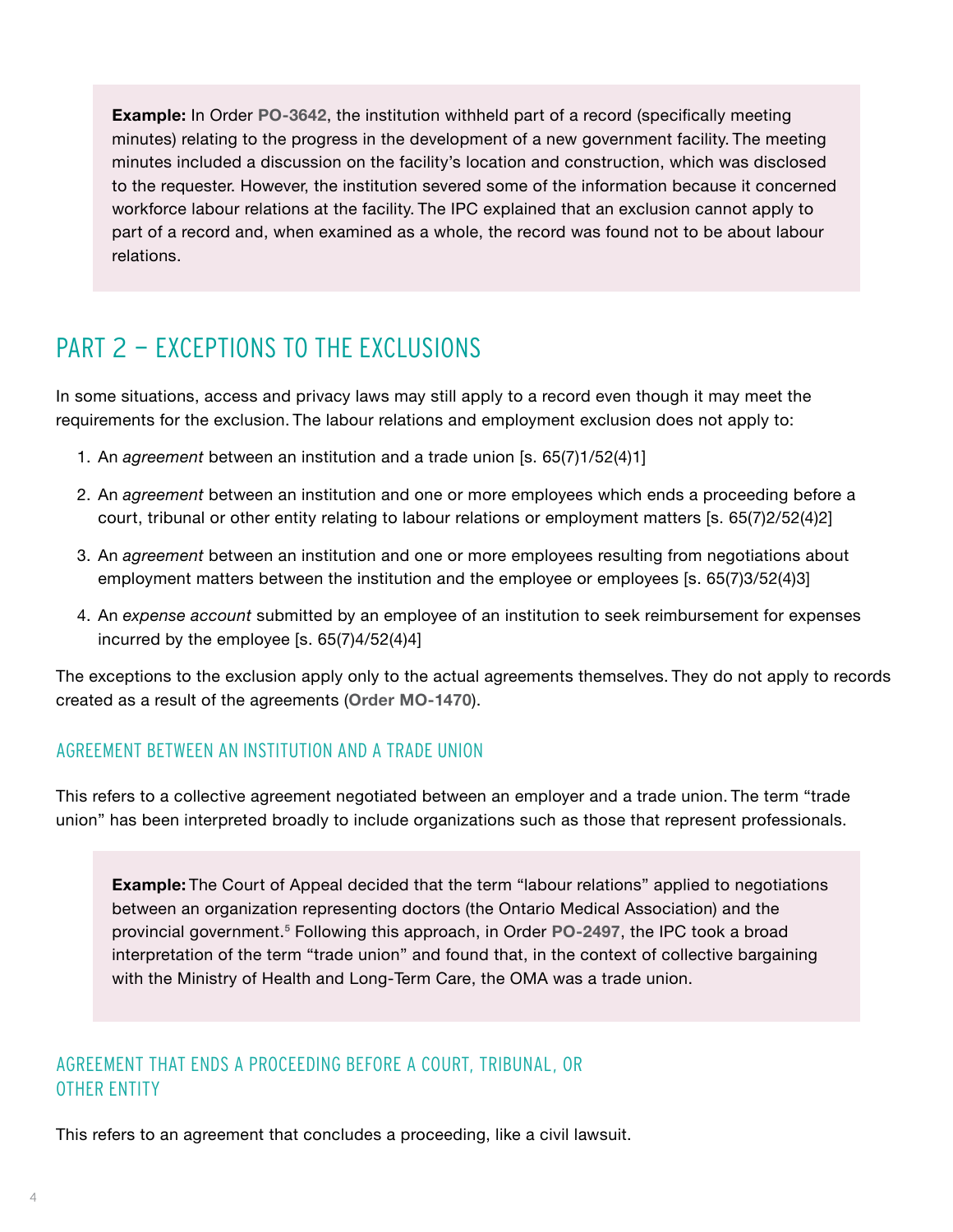**Example:** In Order **[P-1361](https://decisions.ipc.on.ca/ipc-cipvp/orders/en/item/130263/index.do?site_preference=normal)**, a former employee of the Liquor Control Board of Ontario was the subject of an investigation that resulted in criminal charges. He was not convicted but suspended from his job and later dismissed. He then filed a civil suit against his former employer, which was later settled. The former employee made an access request for all records relating to his civil and criminal cases involving the LCBO. The LCBO argued that the records were outside the law's scope due to the labour relations and employment exclusion. The IPC found that some of the records were covered by the access law because they related to an agreement between the requester and the LCBO that ended the civil proceedings before the court. The IPC ordered the LCBO to issue a new decision (with any exemptions that may apply).

#### AGREEMENT RESULTING FROM NEGOTIATIONS ABOUT EMPLOYMENT-RELATED MATTERS

This refers to an agreement arrived at following negotiations. It **does not** include drafts of final agreements that never come into effect, as these drafts would only represent a step in the negotiation process (Order **[MO-1622](https://decisions.ipc.on.ca/ipc-cipvp/orders/en/item/131683/index.do)**).

Agreements that fall within this definition include:

- severance agreements (Order **[MO-1711](https://decisions.ipc.on.ca/ipc-cipvp/orders/en/item/131934/index.do)**)
- negotiated termination agreements (Orders **[MO-1970](https://decisions.ipc.on.ca/ipc-cipvp/orders/en/item/132346/index.do)** and **[MO-1941](https://decisions.ipc.on.ca/ipc-cipvp/orders/en/item/132278/index.do)**)
- employment contracts (Order **[MO-3044](https://decisions.ipc.on.ca/ipc-cipvp/orders/en/item/134365/index.do?site_preference=normal)**)

**Example:** In Order **[MO-1676](https://decisions.ipc.on.ca/ipc-cipvp/orders/en/item/131800/index.do)**, the IPC found that information regarding the settlement received by the former chief of police upon the termination of his employment fell within the exception and was therefore covered by the access law. The record, a document titled "Minutes of Settlement and Release," reflected the conclusion of negotiations of a severance agreement with the former chief.

#### EXPENSE ACCOUNT

An expense claim made by staff for reimbursement for expenses incurred as part of their employment, and any records used to support the claim, are not excluded from access and privacy laws.

**Example:** In Order **[MO-1493](https://decisions.ipc.on.ca/ipc-cipvp/orders/en/item/131575/index.do)**, the IPC found that portions of the following records were expense accounts: three travel expense forms, two cardholder statements, a series of receipts, two cellphone statements, travel expense statements, and a petty cash request form and related invoice. The employee submitted these records to seek reimbursement for expenses incurred as part of their work and they were not excluded from the access law.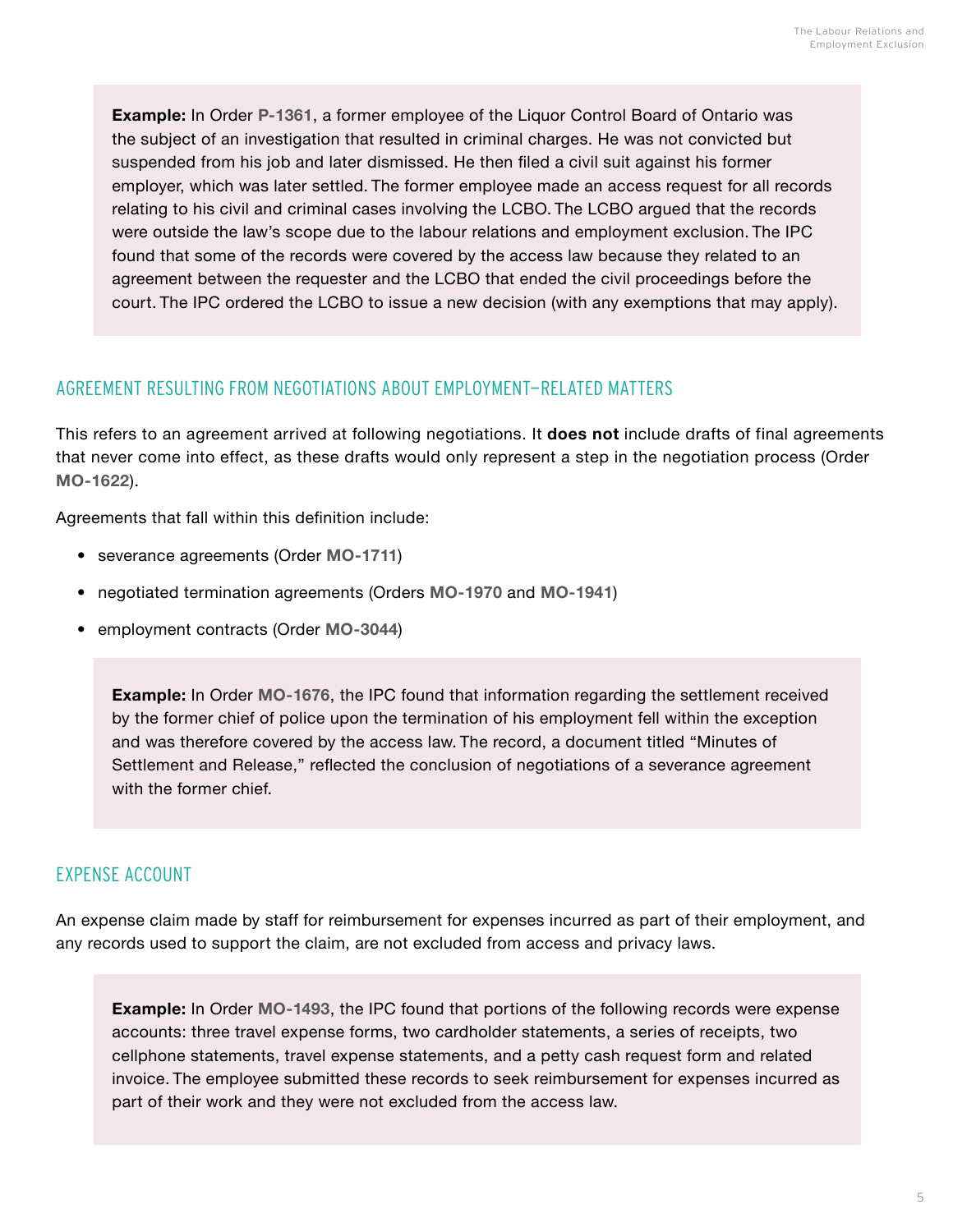### <span id="page-7-0"></span>PART 3 - DEFINITIONS OF TERMS AND PHRASES

This part of the guide explains how the IPC defines some terms and phrases.

#### WHAT DOES "IN RELATION TO" MEAN?

"In relation to" means that there is some connection between the record and the labour relations or employment matter (Order **[MO-2589](https://decisions.ipc.on.ca/ipc-cipvp/orders/en/item/133626/index.do)**).**[6](#page-13-5)**

**Example:** Some of the records at issue in Order [PO-2095](https://decisions.ipc.on.ca/ipc-cipvp/orders/en/item/131693/index.do) related to an investigation of a police service by the Special Investigations Unit into the circumstances surrounding a heart attack suffered by the requester while in police custody. Several police officers, whose information was included in the SIU records, objected to the records being disclosed, claiming that the records related to employment matters (for instance, the information in the records could be used to find an officer guilty of professional misconduct). The IPC concluded that the SIU collected, prepared, maintained or used the records exclusively in relation to its investigation into possible criminal offences, and not in relation to employment matters.

#### WHAT ARE LABOUR RELATIONS AND EMPLOYMENT MATTERS?

The term "labour relations" refers to matters arising out of a collective bargaining relationship between an institution and its employees, **or out of a similar relationship**. The meaning of labour relations can extend to relations and conditions of work beyond those relating to collective bargaining, and is not restricted to employee-employer relationships. For instance, labour relations include the relationship between the Ontario Medical Association, which negotiates Ontario Health Insurance Plan payments on behalf of doctors, and the Ministry of Health.

Labour relations matters include:

- a grievance under a collective agreement (Order **[M-832](https://decisions.ipc.on.ca/ipc-cipvp/orders/en/item/130037/index.do)**)
- the relationship between the government and physicians represented under the *[Health Care](https://www.ontario.ca/laws/statute/90h03)  [Accessibility Act](https://www.ontario.ca/laws/statute/90h03)*

"Employment-related matters" are human resources or staff relations matters involving the relationship between an employer and its non-unionized employees (Order **[PO-2157](https://decisions.ipc.on.ca/ipc-cipvp/orders/en/item/131819/index.do)**). This may also include volunteers if the relationship has "the trappings" of an employment relationship, such as time commitments, control over job activities, performance expectations and recruitment processes (Order **[MO-3010](https://decisions.ipc.on.ca/ipc-cipvp/orders/en/item/134347/index.do)**).

Employment-related matters include:

- job competitions (Order **[M-830](https://decisions.ipc.on.ca/ipc-cipvp/orders/en/item/129966/index.do)**)
- an employee's dismissal (Order **[MO-1654-I](https://decisions.ipc.on.ca/ipc-cipvp/orders/en/item/131796/index.do)**)
- a "voluntary exit program" (Order **[M-1074](https://decisions.ipc.on.ca/ipc-cipvp/orders/en/item/130605/index.do)**)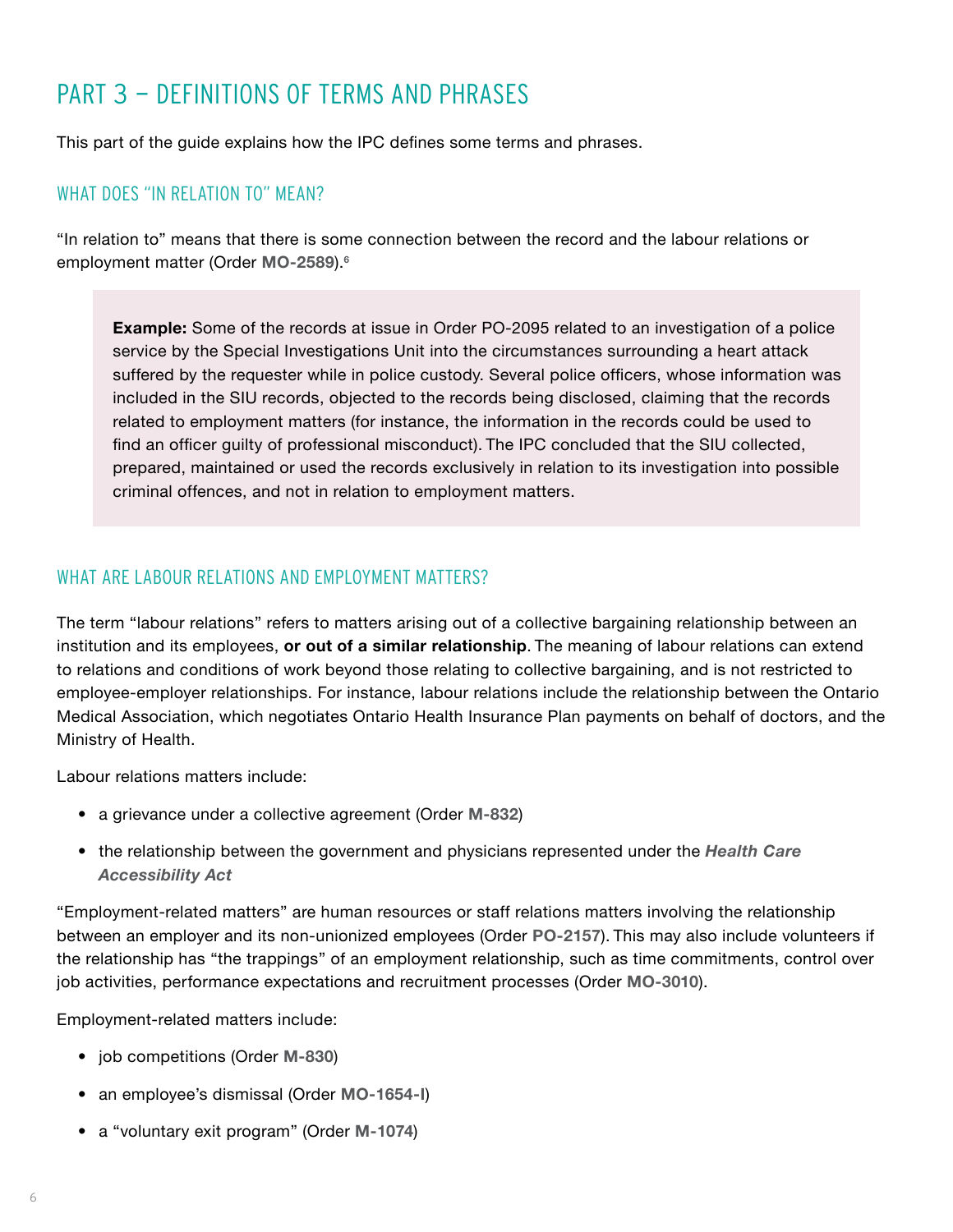- a review of "workload and working relationships" (Order **[PO-2057](https://decisions.ipc.on.ca/ipc-cipvp/orders/en/item/131633/index.do)**)
- employee compensation packages (Order **[MO-1735](https://decisions.ipc.on.ca/ipc-cipvp/orders/en/item/131938/index.do)**)

**Example:** The IPC has said (Orders **[P-1627](https://decisions.ipc.on.ca/ipc-cipvp/orders/en/item/130739/index.do)**, **[PO-1760](https://decisions.ipc.on.ca/ipc-cipvp/orders/en/item/130960/index.do)**, and **[MO-2452](https://decisions.ipc.on.ca/ipc-cipvp/orders/en/item/133318/index.do)**) that the complete hiring process is considered to be an employment-related matter, and records concerning recruitment, screening and interviewing are therefore excluded from access laws.

**Example:** In Order **[MO-3470](https://decisions.ipc.on.ca/ipc-cipvp/orders/en/item/233485/index.do)**, a requester sought access to records relating to a social worker's job position and compensation evaluations from a school board. The IPC found that compensation of employees was a vital component of the employer-employee relationship between the school board and its social workers, and concluded that the records related to employment matters and were excluded.

Employment-related matters are separate and distinct from matters related to employees' actions. For instance, the laws do not exclude records about lawsuits against an institution simply because they are based on the actions of its employees (Orders **[PO-1772](https://decisions.ipc.on.ca/ipc-cipvp/orders/en/item/130992/index.do)** and **[PO-3302](https://decisions.ipc.on.ca/ipc-cipvp/orders/en/item/134282/index.do)**).**[7](#page-13-6)**

**Example:** In Order **[MO-1716](https://decisions.ipc.on.ca/ipc-cipvp/orders/en/item/132028/index.do)**, the existence of a civil suit against specific police officers did not bring the information at issue into the arena of labour relations or employment-related matters. The information sought was the amount of money that the police service agreed to pay a private individual to settle the legal dispute between them. The IPC found that this communication was made in relation to a civil suit and did not arise in a labour relations or employment-related context.

If an organization applies an overly broad interpretation of the term "employment-related matter," virtually all records within its custody or control could be considered employment-related (Order **[MO-2226](https://decisions.ipc.on.ca/ipc-cipvp/orders/en/item/132973/index.do)**).

Most records pertaining to staff training, like training manuals, are not labour relations or employment matters because they do not deal with a particular individual or union, but are generic in nature (Order **[PO-2913](https://decisions.ipc.on.ca/ipc-cipvp/orders/en/item/133501/index.do)**).

**Example:** In Order **[MO-1954](https://decisions.ipc.on.ca/ipc-cipvp/orders/en/item/132312/index.do)**, the IPC found that records prepared by the Corporate Security Department of the Toronto Transit Commission to assist in the training of its special constables were not about labour relations or employment-related matters. The IPC stated that while the records addressed, in a general way, how the special constables are to carry out their duties, they were only loosely related to employment-related matters.

Generally, labour relations or employment matters do not include an organizational or operational review (Order **[PO-3029-I](https://decisions.ipc.on.ca/ipc-cipvp/orders/en/item/133823/index.do)**).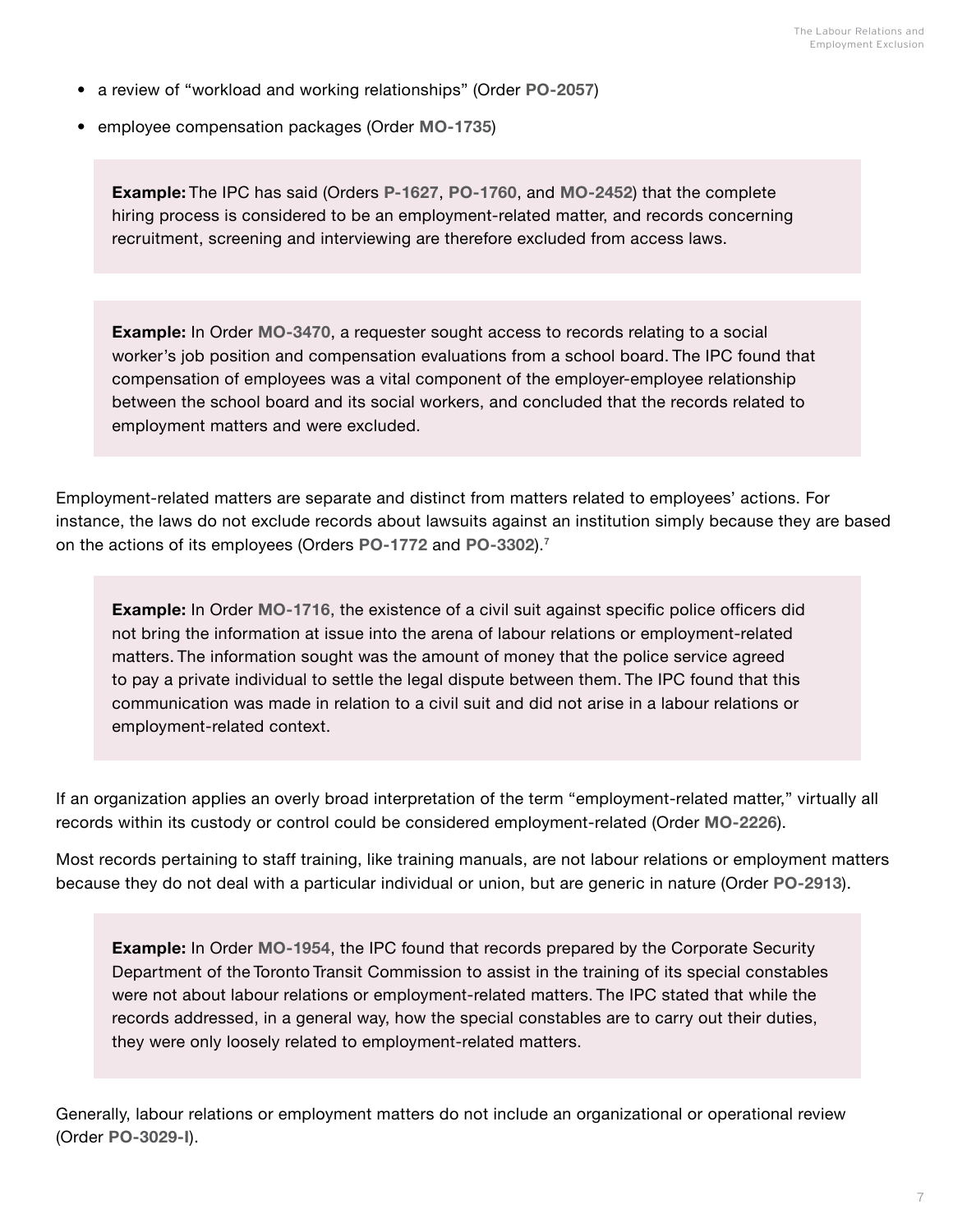**Example:** In Order **[M-941](https://decisions.ipc.on.ca/ipc-cipvp/orders/en/item/130267/index.do)**, the record at issue was a report about an organizational review of a department that included: summaries of management areas of concern, employees' concerns, departmental goals and local resident survey results. The IPC found that this report related to the "efficiency and effectiveness" of the department, and not to a labour relations or employment matter.

**Example:** The record at issue in Order **[P-1369](https://decisions.ipc.on.ca/ipc-cipvp/orders/en/item/130201/index.do)** was a review of a Crown corporation by an Ontario ministry, which the ministry indicated it would use in negotiations or anticipated negotiations with employees of the corporation. The IPC found that the relationship between the contents of the record and negotiations was too remote to find that it was "in relation to" the negotiations. The IPC concluded that the report was not excluded, stating that the record was a "broadly based organizational review that only touched occasionally, and in an extremely general way, on staffing and salary issues."

However, a review may contain portions that relate to organizational or operational issues, and still meet the requirements of the exclusion, if there is some connection between the record as a whole and a labour relations or employment matter (Order **[PO-3684](https://decisions.ipc.on.ca/ipc-cipvp/orders/en/item/218596/index.do)**).

**Example:** In Order **[MO-3496](https://decisions.ipc.on.ca/ipc-cipvp/orders/en/item/301441/index.do)**, a request was made for a record prepared by a contracted third party relating to an organizational review of the municipality. The report's purpose "… was to determine the most effective organization structure and staffing as well as to address any improvement requirements for service delivery by the Municipality Departments." The IPC decided that the bulk of the report considered the organizational structure of the municipality in terms of staffing and employment positions as well as staffing issues, the working environment and compensation. The IPC concluded that the record, as a whole, was connected to labour relations or employment matters and was therefore excluded.

#### WHAT IS A "PROCEEDING OR ANTICIPATED PROCEEDING"?

A proceeding is a dispute resolution process conducted by a court, tribunal or other entity which has the power to decide the matters at issue (Order **[P-1223](https://decisions.ipc.on.ca/ipc-cipvp/orders/en/item/130030/index.do)**). Complaints heard by the Ontario Labour Relations Board or the Workplace Safety and Insurance Appeals Tribunal are examples of proceedings that relate to labour relations and employment matters.

For a proceeding to be "anticipated," it must be more than just a vague or theoretical possibility. There must be a reasonable prospect of such proceedings at the time the record was collected, prepared, maintained or used. What constitutes an "anticipated" proceeding will largely be a question of fact, which must be considered in the circumstances of a particular case (Order **[P-1223](https://decisions.ipc.on.ca/ipc-cipvp/orders/en/item/130030/index.do)**).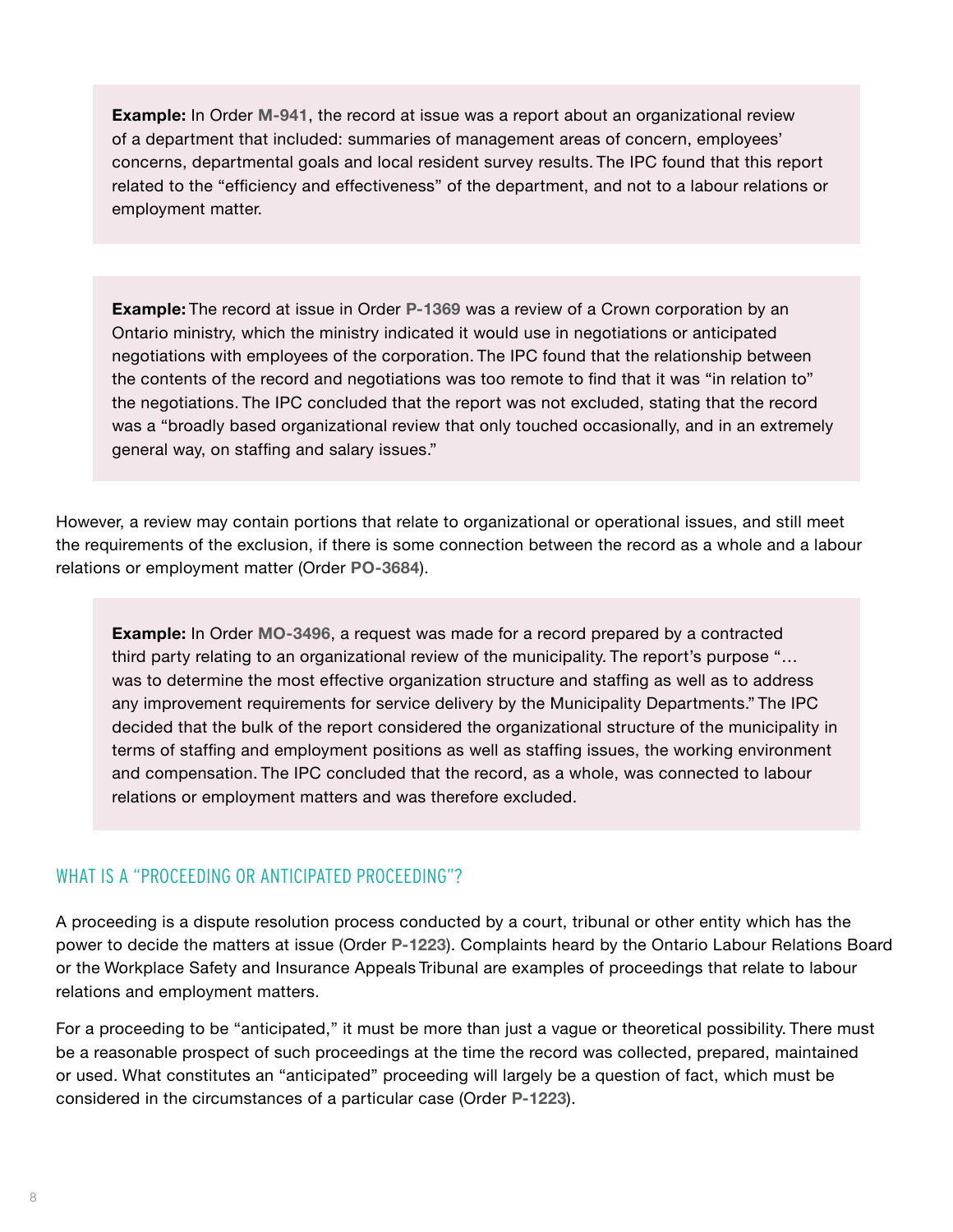**Example.** In Order **[MO-3503](https://decisions.ipc.on.ca/ipc-cipvp/orders/en/item/236386/index.do)**, an individual requested access to records of a specific file arising from a complaint he made against a police officer. The records at issue were generated as a result of the complaint, which could have led to a disciplinary hearing under the *[Police Services Act](https://www.ontario.ca/laws/statute/90p15)*. Such disciplinary hearings relate to a person's employment. As such, the IPC found that the records related to an anticipated proceeding and therefore were excluded from the act.

#### WHAT IS A "COURT, TRIBUNAL OR OTHER ENTITY"?

A "court" means a judicial body presided over by a judge.

A "tribunal" is an administrative body that has a legal mandate to adjudicate and resolve conflicts between parties and render decisions that affect legal rights or obligations.

"Other entity" refers to a body or person that presides over a proceeding that is of the same class as those before a court or tribunal. The body or person must have the authority to conduct "proceedings," and the power (obtained by law, binding agreement or mutual consent) to decide the matters at issue (Order **[M-815](https://decisions.ipc.on.ca/ipc-cipvp/orders/en/item/130085/index.do?q=M-815)**).

The following are some examples of proceedings before a court, tribunal or other entity:

- grievance arbitration (Order **[M-815](https://decisions.ipc.on.ca/ipc-cipvp/orders/en/item/130085/index.do?q=M-815)**)
- Crown employee grievance hearings (Orders **[P-1243](https://decisions.ipc.on.ca/ipc-cipvp/orders/en/item/129932/index.do)** and **[PO-3784](https://decisions.ipc.on.ca/ipc-cipvp/orders/en/item/302020/index.do)**)
- wrongful dismissal suits (Order **[MO-1640](https://decisions.ipc.on.ca/ipc-cipvp/orders/en/item/131697/index.do?site_preference=normal)**)
- disciplinary hearings under the *[Police Services Act](https://www.ontario.ca/laws/statute/90p15)* (Order **[MO-1560-R](https://decisions.ipc.on.ca/ipc-cipvp/orders/en/item/131513/index.do)**)
- workers' compensation proceedings (Order **[M-815](https://decisions.ipc.on.ca/ipc-cipvp/orders/en/item/130085/index.do?q=M-815)**)
- arbitration proceedings under a collective agreement (Order **[M-1034](https://decisions.ipc.on.ca/ipc-cipvp/orders/en/item/130487/index.do)**)
- proceedings before an arbitrator under the *[Canada Labour Code](https://laws-lois.justice.gc.ca/eng/acts/L-2/)* (Order **[MO-2507](https://decisions.ipc.on.ca/ipc-cipvp/orders/en/item/133377/index.do?q=MO-2507)**)

#### WHAT DOES IT MEAN TO HAVE "AN INTEREST" IN LABOUR RELATIONS OR EMPLOYMENT-RELATED MATTERS?

The phrase "in which the institution has an interest" means more than a mere curiosity or concern, and refers to matters involving the institution's own workforce. It is not limited to legal interest, nor is it time-limited.**[8](#page-13-7)** The institution's interest also extends to records that relate to former employees of the institution (Order **[PO-2212](https://decisions.ipc.on.ca/ipc-cipvp/orders/en/item/131919/index.do)**).

**Example:** In Order **[PO-2234](https://decisions.ipc.on.ca/ipc-cipvp/orders/en/item/131986/index.do)**, a ministry was found to have an interest in records relating to benefits provided to a retired employee. The fact that the employee was no longer employed with the ministry did not affect the institution's interest.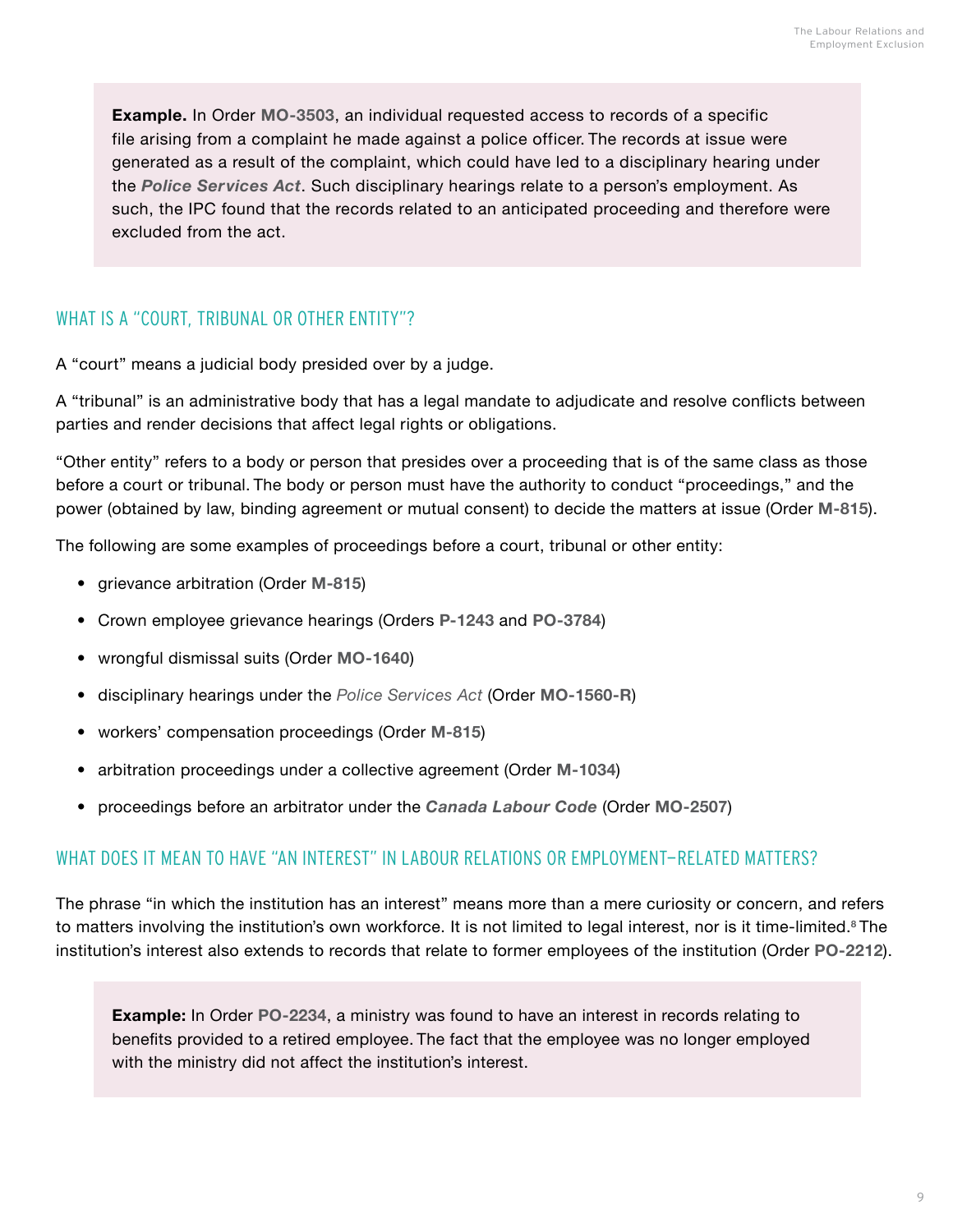<span id="page-11-0"></span>**Example:** An institution acting as an impartial adjudicator did not have an interest in the labour relations or employment matter brought before it, since such an interest would be inconsistent with impartial adjudication (Order **[PO-2499](https://decisions.ipc.on.ca/ipc-cipvp/orders/en/item/132594/index.do)**).

#### WHAT ARE "NEGOTIATIONS OR ANTICIPATED NEGOTIATIONS"?

Negotiations are generally discussions aimed at reaching an agreement to settle a matter of mutual concern or to resolve a conflict. If a negotiation is anticipated, there must be a reasonable prospect at the time the record was collected, prepared, maintained or used that a negotiation was to take place. A record does not need to be created for the purpose of a negotiation, as long as it was used in relation to the negotiation (Order **[PO-2520](https://decisions.ipc.on.ca/ipc-cipvp/orders/en/item/132772/index.do)**).

Records related to negotiations include:

- contents of an employee's personnel file relating to the periodic renewals of their status as a temporary employee (Order **[M-861](https://decisions.ipc.on.ca/ipc-cipvp/orders/en/item/130076/index.do)**)
- emails and notes relating to negotiations between the government and a collective bargaining agent over staffing requirements to provide essential services and emergency services during a strike (Order **[P-1384](https://decisions.ipc.on.ca/ipc-cipvp/orders/en/item/130229/index.do)**)
- separation agreements between a school board and two board employees (Order **[M-978](https://decisions.ipc.on.ca/ipc-cipvp/orders/en/item/130297/index.do?q=M-978)**)
- negotiations between a college and a union (Order **[PO-2520](https://decisions.ipc.on.ca/ipc-cipvp/orders/en/item/132772/index.do)**)

### PART 4 - WHAT CAN A REQUESTER DO IF THEY BELIEVE RECORDS ARE NOT EXCLUDED? WHAT HAPPENS WHEN THE IPC RECEIVES AN APPEAL?

A requester can file an appeal with the IPC within 30 days of receiving the organization's decision that the records are excluded. To begin the appeal process, the requester:

- must send the IPC a completed **[appeal form](https://www.ipc.on.ca/wp-content/uploads/resources/appfrm-e-online.pdf)** or a letter describing the situation
- should give the IPC a copy of the institution's decision letter and a copy of the original request
- must include the appeal fee

The IPC's registrar will review the appeal letter or form to determine how to process the file.

There are three stages of an appeal: **intake**, **mediation**, and **adjudication**. Below is a general description of each stage.

**Intake:** the IPC screens the appeal and decides whether it can be informally resolved. The appeal can be dismissed at this stage if the records are clearly excluded. To determine this, the IPC may require the institution to answer preliminary questions and support its argument that the records are excluded. The institution may be asked to provide the IPC with copies or samples of the records or create an index that sufficiently describes the records.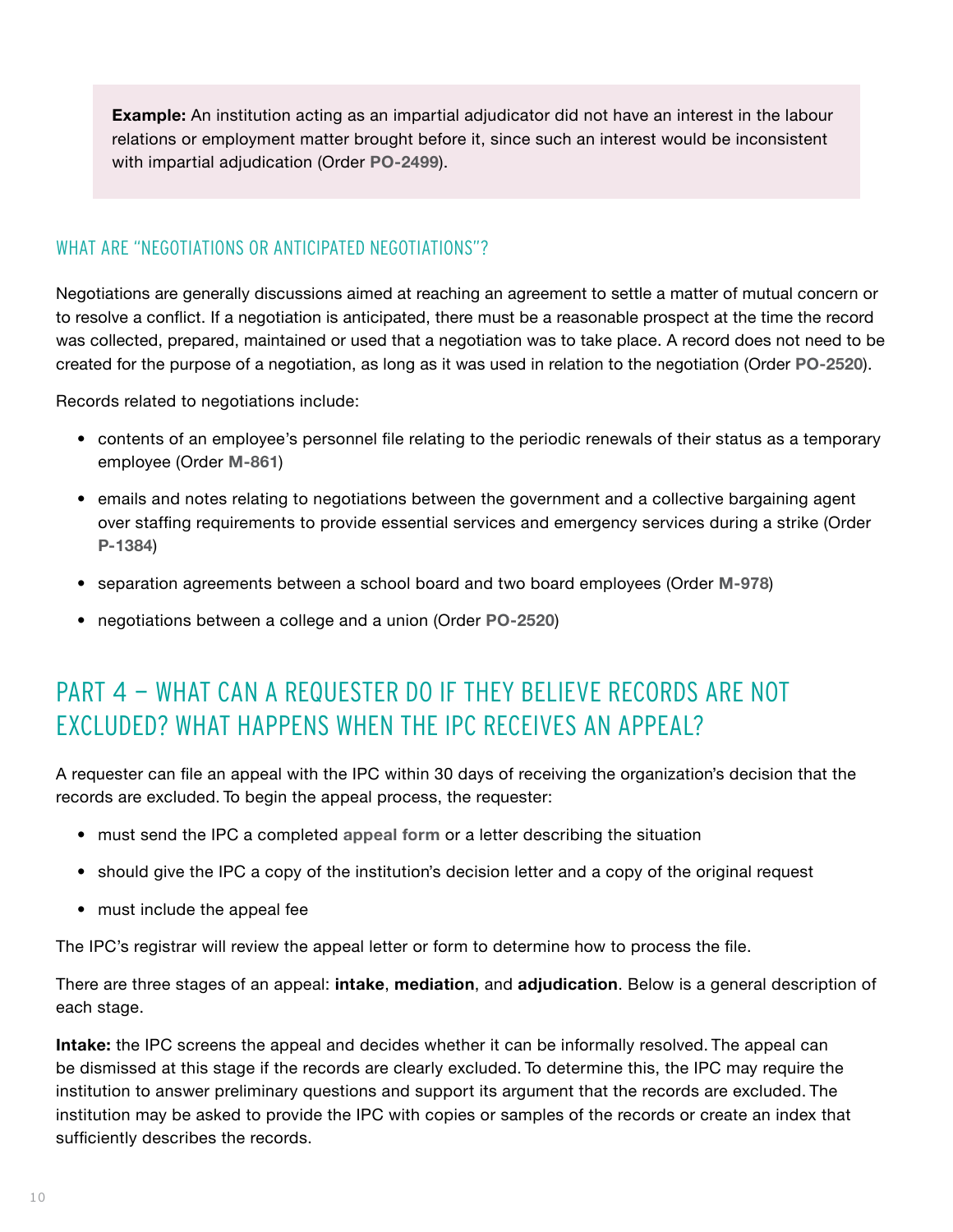<span id="page-12-0"></span>**Mediation:** if the appeal is not resolved or dismissed at the intake stage, it may then proceed to the mediation stage. A mediator attempts to help the parties reach a settlement. If a settlement cannot be reached, the appeal proceeds to the adjudication stage.

**Adjudication:** at this stage, the adjudicator may conduct an inquiry disposing of all the remaining issues in the appeal. If the adjudicator finds that the exclusion does not apply to the record, they may order the institution to issue an access decision. This does not necessarily mean that the institution will be required to disclose the record, but it must make a final decision on granting or denying access to a record and, where applicable, claim discretionary or mandatory exemptions.

If the institution has claimed exemptions and the record is not excluded, the adjudicator will decide whether the exemptions apply. If the exemptions do not apply, the adjudicator may order disclosure of the record.

Additional details about the appeal process can be found in the IPC fact sheet, *[The Appeal Process and](https://www.ipc.on.ca/wp-content/uploads/2000/09/appeal-process-e-web.pdf)  [Ontario's Information and Privacy Commissioner](https://www.ipc.on.ca/wp-content/uploads/2000/09/appeal-process-e-web.pdf),* at **[www.ipc.on.ca](http://www.ipc.on.ca)**.

### PART 5 - BEST PRACTICES FOR PUBLIC SECTOR ORGANIZATIONS

When receiving a request for records that may be subject to the labour relations and employment exclusion, institutions should first consider releasing records, even though they might be excluded. For example, where an employee is requesting access to their own records, the institution should think about whether these are the types of records employees should have access to, regardless of the technical application of the exclusion.

Institutions should claim any exemptions in addition to their claim that the labour relations and employment exclusion applies. Doing this will avoid multiple appeal proceedings if the requester chooses to appeal the decision to withhold the record.

Additionally, it is important to note that while the institution may not be required to provide the responsive records to the IPC at the intake stage, the institution should be prepared to produce the records if the appeal moves forward to mediation or adjudication.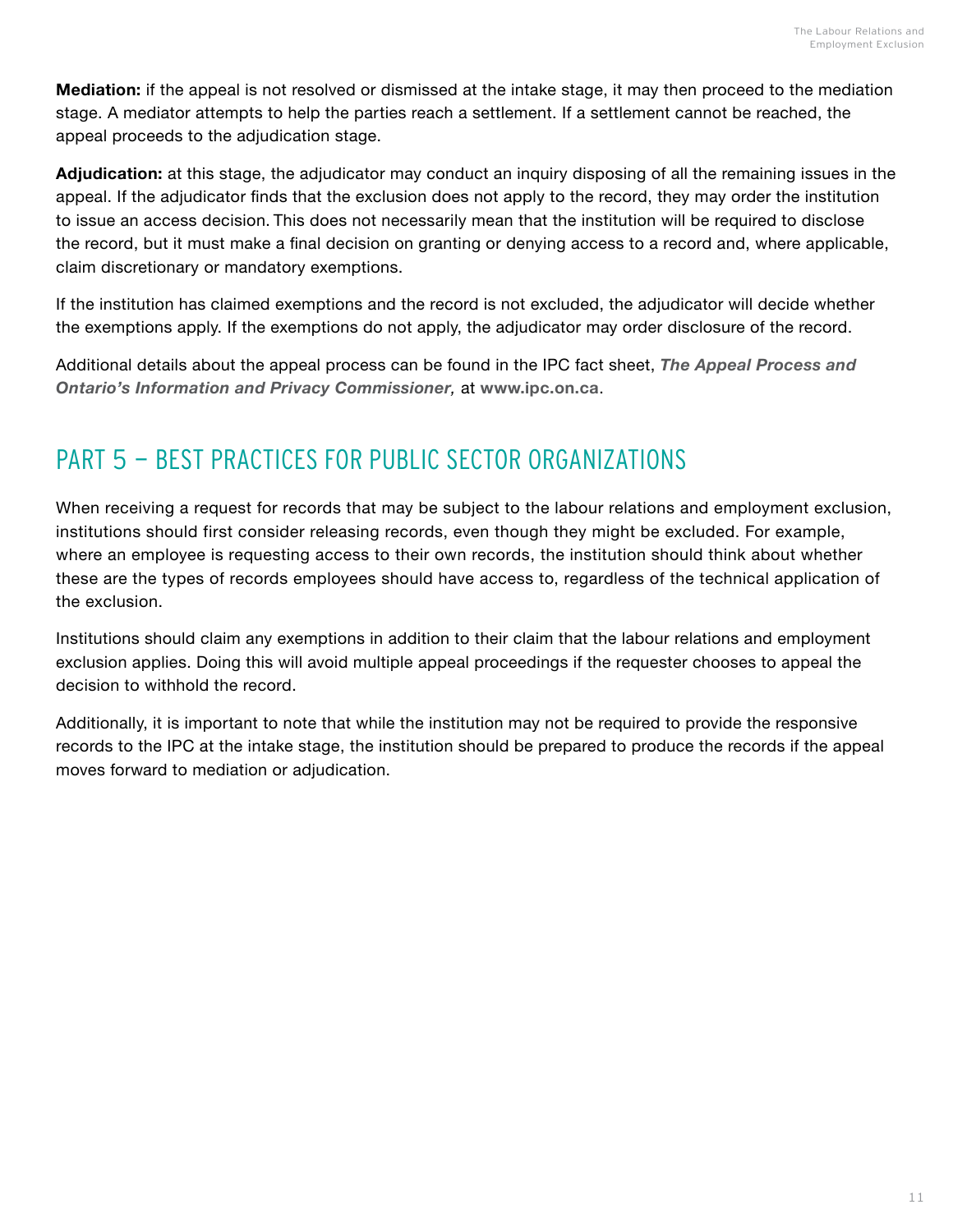## <span id="page-13-0"></span>ENDNOTES

- 1 Where sections of the acts are cited in this guidance, the section number in *FIPPA* will be listed first, followed by the section number of the equivalent provision in *MFIPPA*. For example, s. 65(6)/52(3).
- <span id="page-13-2"></span>2 Some obligations remain for the institution. For instance, institutions are required to respond to the request and participate in any appeals that may result, including potentially providing records to the registrar. The Ontario Court of Appeal confirmed that the appeal process applies to records claimed to be excluded. See *Ontario (Ministry of Health) v. Big Can*oe, [1995] O.J. No. 1277.
- <span id="page-13-3"></span>3 See *Ontario (Solicitor General) v. Ontario (Assistant Information and Privacy Commissioner)* (2001), 55 O.R. (3d) 355 (C.A.), leave to appeal refused [2001] S.C.C.A. No. 509.
- <span id="page-13-4"></span>4 Sections 65(6)4 and 5 of *FIPPA* came into force on January 1, 2012. As a result of these amendments, *FIPPA* does not apply to records collected, prepared, maintained or used by or on behalf of an institution that relate to the appointment or placement of individuals by a church or religious organization within an institution, or within the church or religious organization, nor does *FIPPA* apply to hospital appointments, the appointments or privileges of persons who have hospital privileges, or anything that forms part of their personnel file. These amendments act in a similar way as the exclusions under s. 65(6)1-3.
- <span id="page-13-1"></span>5 See *Ontario (Minister of Health and Long-Term Care) v. Mitchinson*, 2003 CanLII 16894 (ON CA).
- <span id="page-13-5"></span>6 See *Ontario (Attorney General) v. Toronto Star,* 2010 ONSC 991*.*
- <span id="page-13-6"></span>7 Also see *Ontario (Correctional Services) v. Goodis,* 2008 CanLII 2603 (ON SCDC).
- <span id="page-13-7"></span>8 See note 3 above.